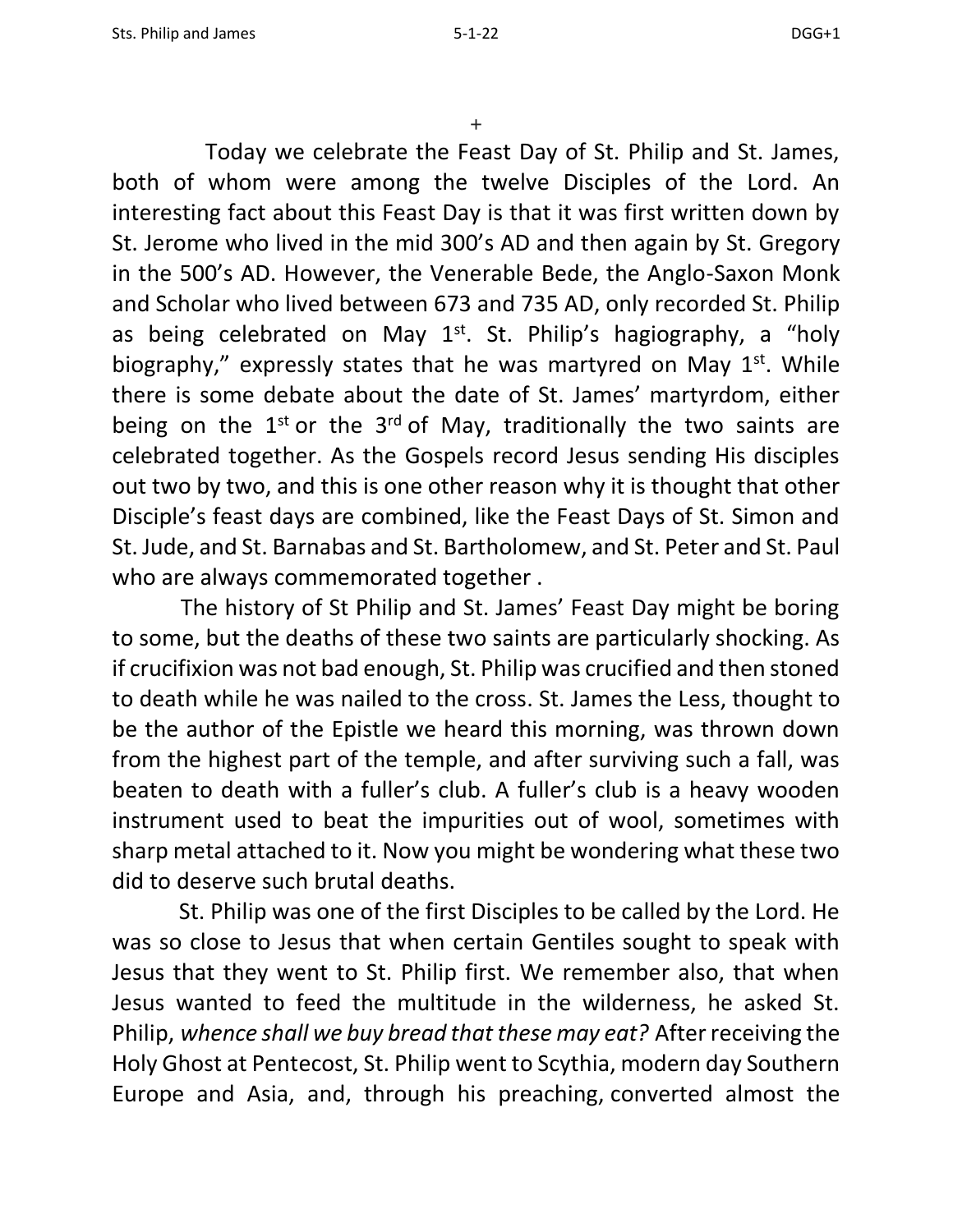entire population to Christianity. When he came to Hierapolis in Phrygia, modern day Turkey, he was crucified, but He continued to preach even while nailed to the cross. Finally, in an attempt to stop his preaching they stoned him. He was crucified and stoned to death for preaching Jesus Christ.

 The St. James that we also celebrate today is St. James the Less, which is the King James Version's way of saying the younger. His biography is particularly interesting because of the kind of life he lived. His Hagiography records, *James…surnamed the Just, never drank wine nor strong drink, abstained from flesh meat, and never cut his hair nor used ointments. He alone of the Apostles was permitted to enter the Holy of holies. He wore linen garments and was so assiduous in prayer that his knees became hard as a camel's.* After the Ascension of Jesus Christ, St. James was made the Bishop of Jerusalem, and it was to him that St. Peter was sent to tell him that he had been freed from prison by an Angel. St. James presided over the first Council of the Church in Jerusalem which is recorded in the Book of Acts. He also approved the calling of the Gentiles into the Church. St. Paul also refers to St. James only in his Epistle to the Galatians when he writes *But other of the Apostles saw I none, save James.*

It is recorded that *St. James' sanctity of life was such that men would strive with one another to try to touch the hem of his garment.* So holy was he, and so dedicated to Christ was he, that at the age of 96, having governed the Church for thirty years in the most holy manner, steadfastly preaching Christ the Son of God, that he was stoned by being thrown from the highest point of the Temple. And even in death he imitated the Lord, for as he lay half dead on the ground, he raised his hands to heaven and prayed for his persecutors, *Forgive them, O Lord, for they know not what they do.* And while he was praying, he was struck with a fuller's club and died.

 May we be inspired by the life and witness of St. Philip and St. James, preaching while nailed to the cross, and killed while praying for those that persecuted them. Did you notice that the Church prays this